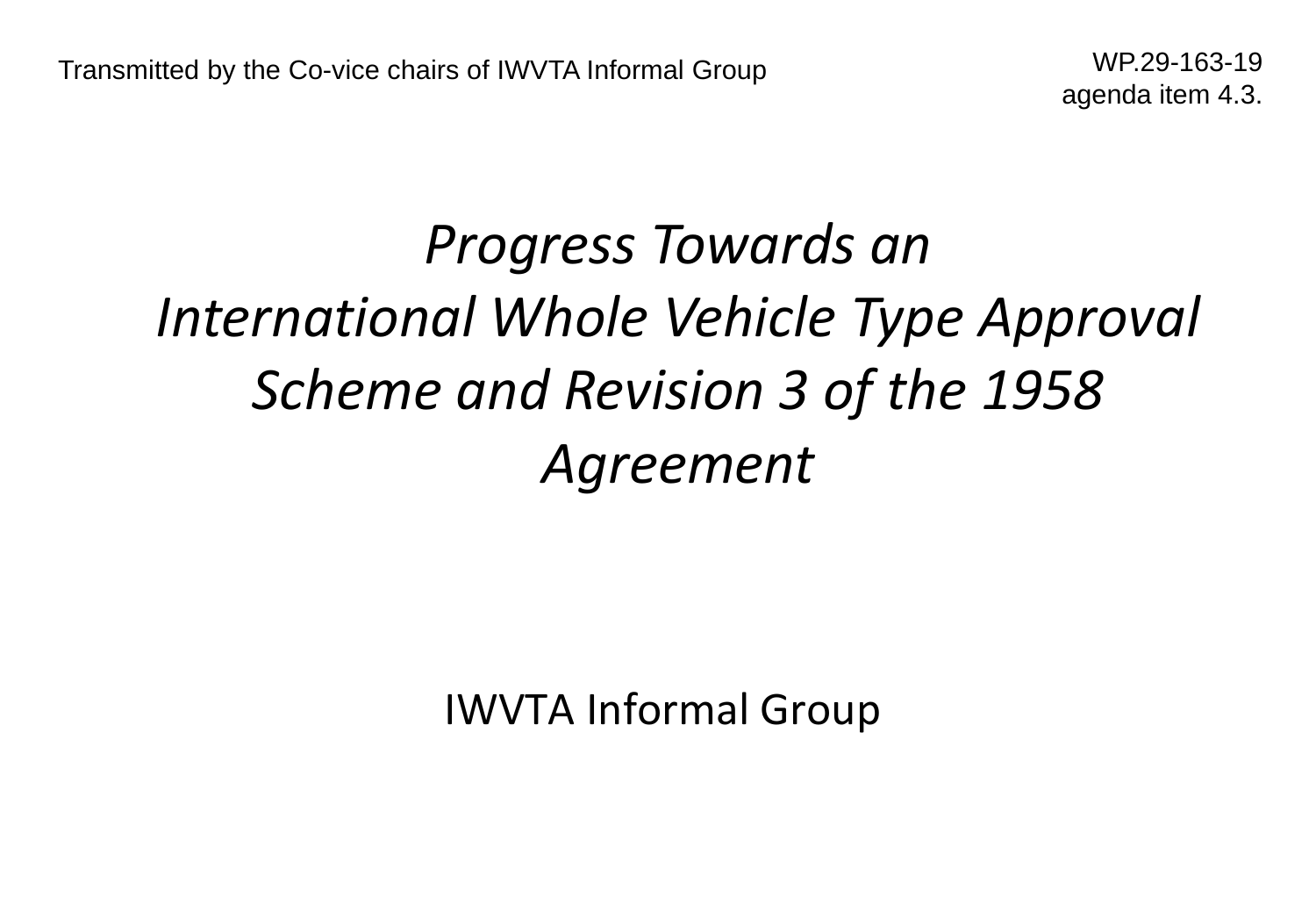# **Outline**

- 1. Which UN Regulations should be included in UN R0
- 2. Procedure for spare parts
- 3. Procedure to accept L-IWVTA
- 4. The language used for the application for approval and accompanying documentation
- 5. Provisional work schedule for major issues to be discussed
- 6. Request for WP.29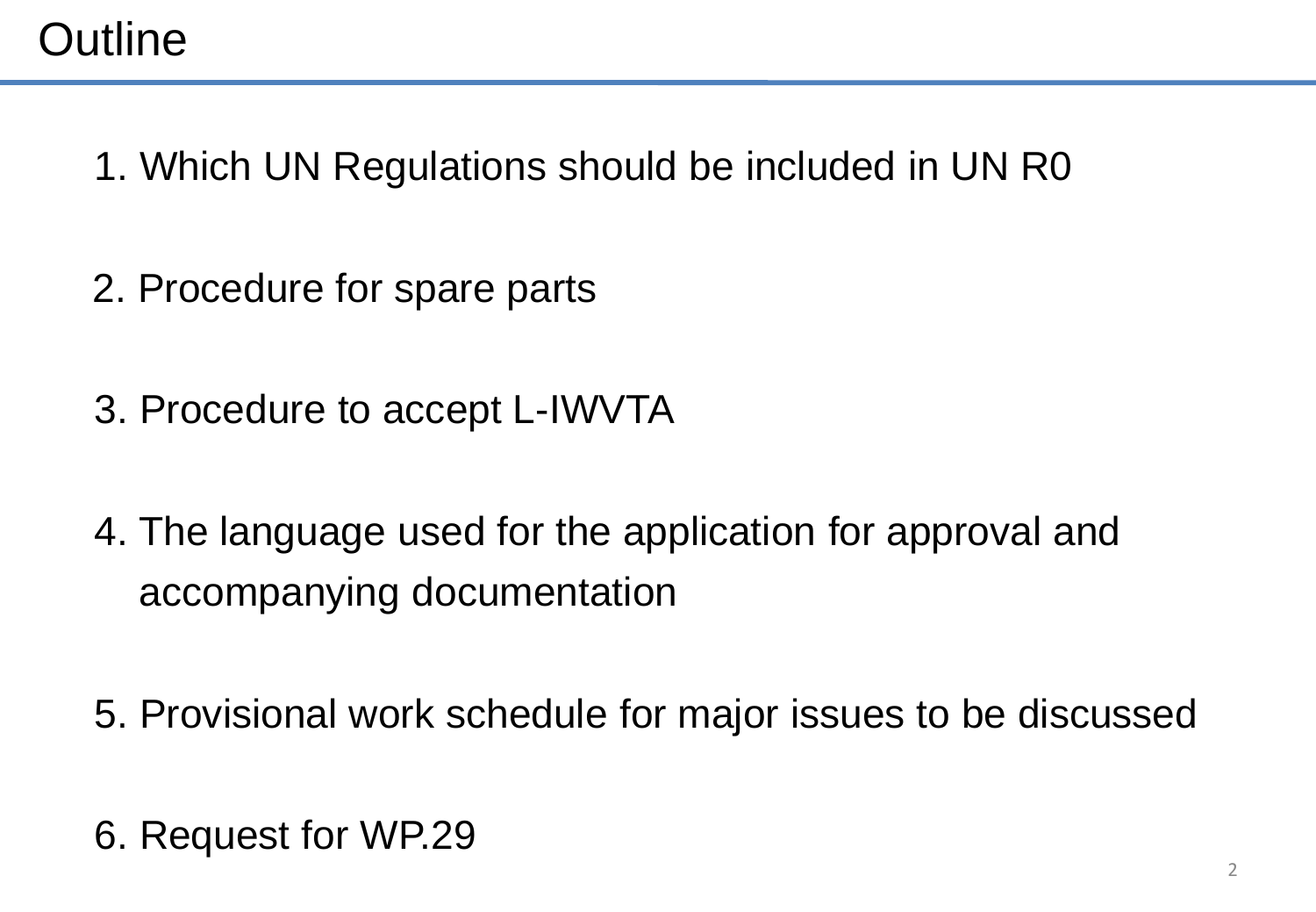1. Which UN Regulations should be included in UN R0

- ◆ Process reported at the 162<sup>nd</sup> WP29 how to decide UN Regulations applicable to IWVTA
	- **(1) WP29 to invite suggestions/comments from CPs regarding UN Regulations to be included.**
	- (2) Based on these suggestions/comments, SGR0 to review Lists A & B and report back to WP29.
	- (3) WP29 to consider/endorse the lists and to request GRs to revise the UN Regulations in list B with a view to include in List A.

IWVTA Informal group has made a questionnaire (refer to doc.IWVTA-SGR0-11-12-rev.3) to facilitate the collection of suggestion/comments from all countries/REIO participating in WP.29.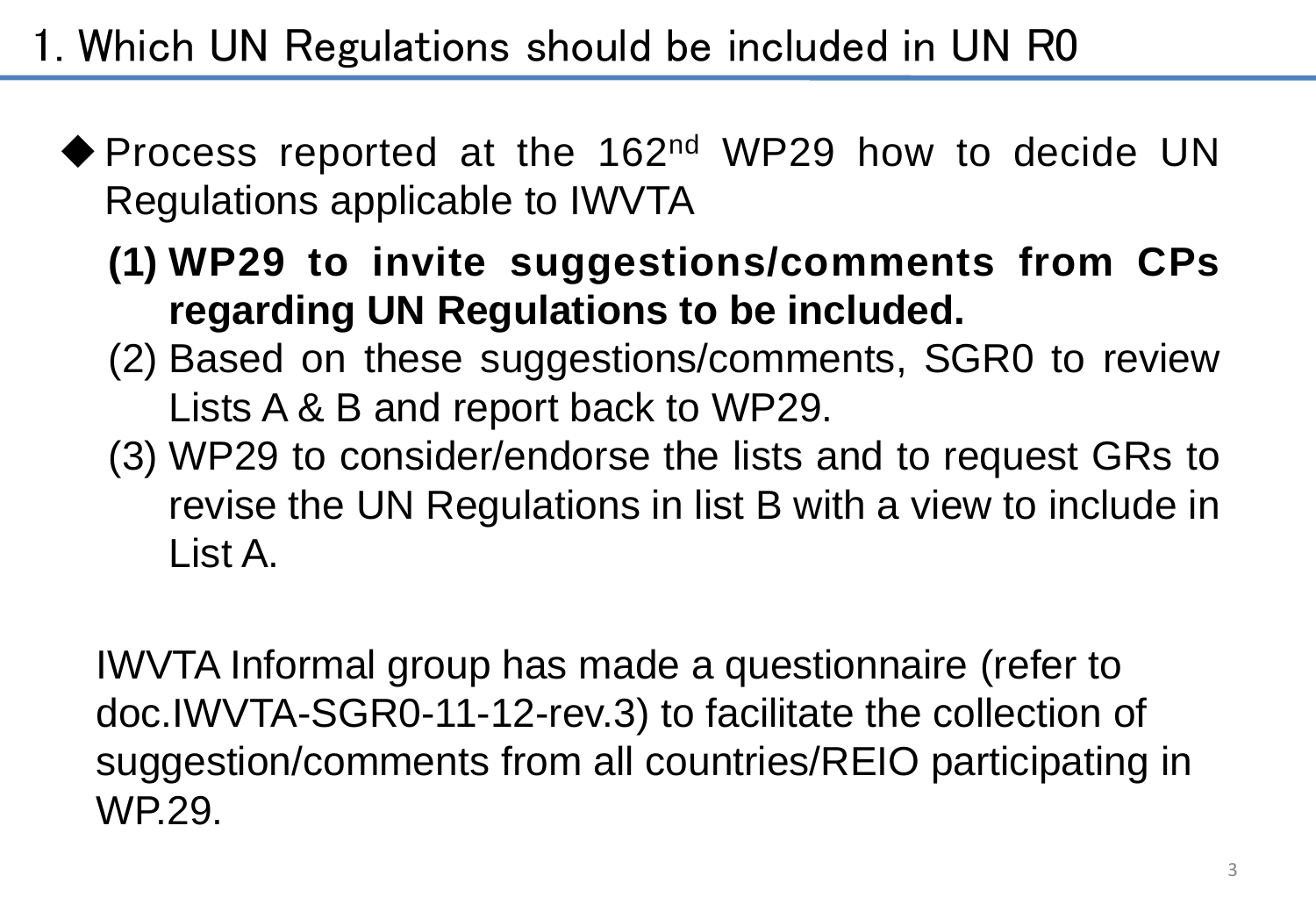- UN R-0 allows for the possibility that a Contracting Party applies the UN Regulation while not applying all individual UN Regulations annexed to it.
- This raises the question of how to deal with the acceptance of spare parts for IWVTA approved vehicles.
- IWVTA Informal Group agreed that questionnaire on the procedure for spare parts would be useful in coming up with appropriate procedure.

# **Request 1:**

4 IWVTA Informal Group (IWVTA IG) requests WP29 to endorse the questionnaire (refer to doc.IWVTA-SGR0-11-12-rev.3) and send it to all countries/REIO participating in WP.29 to collect their positions on UN Regulations applicable to UN R0 and procedure for spare parts.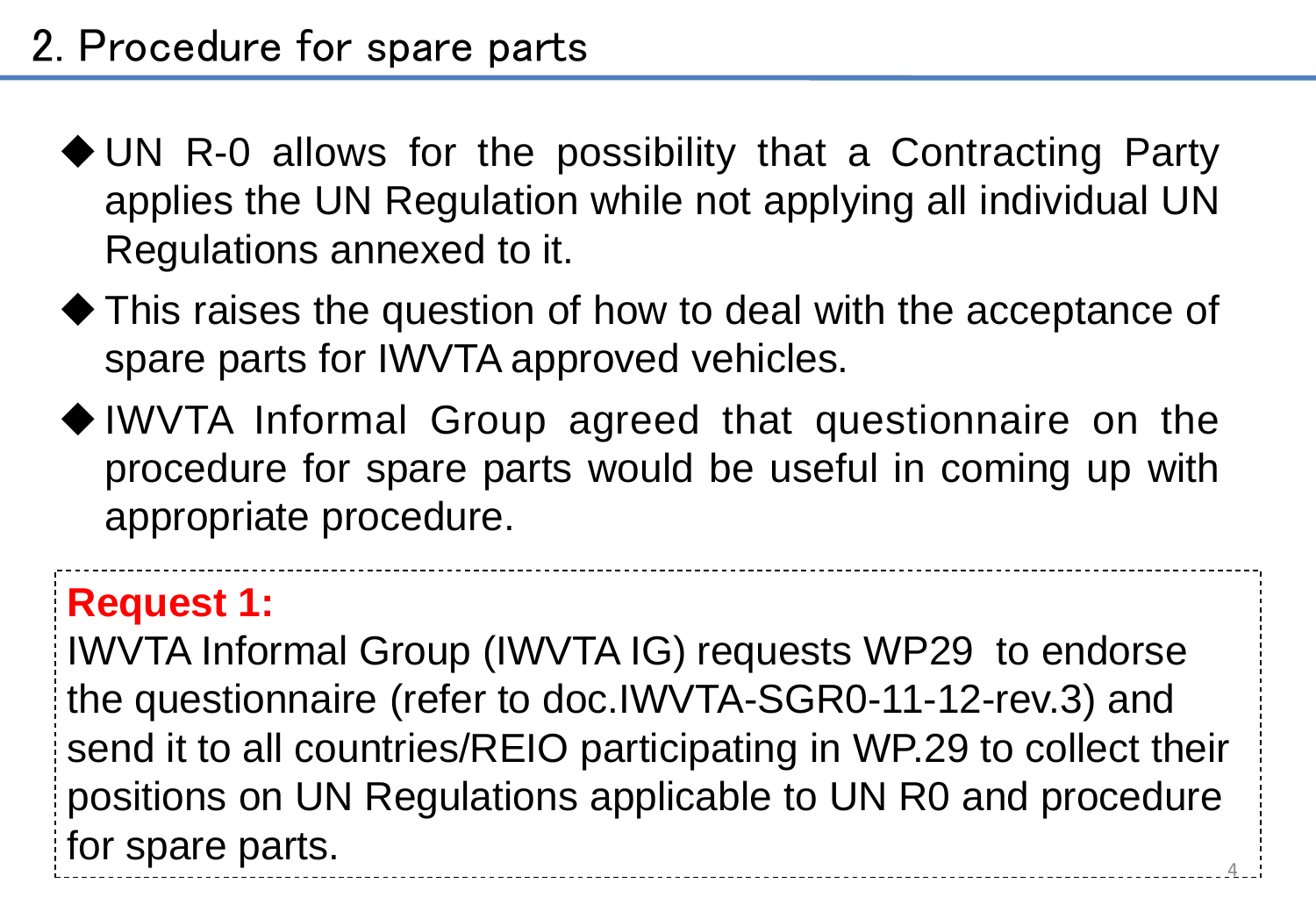- $\checkmark$  In case of a IWVTA of limited recognition (L-IWVTA) not all type approvals according to the provisions of UN R0 for a Universal IWVTA (U-IWVTA) have to be fulfilled. In this case a CP has to notify to the secretariat of the Administrative Committee to the 1958 Agreement which approvals do not have to be fulfilled or for which approvals according to an earlier versions of a UN Regulation are accepted.
- $\checkmark$  The information needed is the version of an individual UN Regulation a CP is accepting for an IWVTA and has notified accordingly. For each individual UN Regulation that is listed in UN R0 this information will be added to the status document.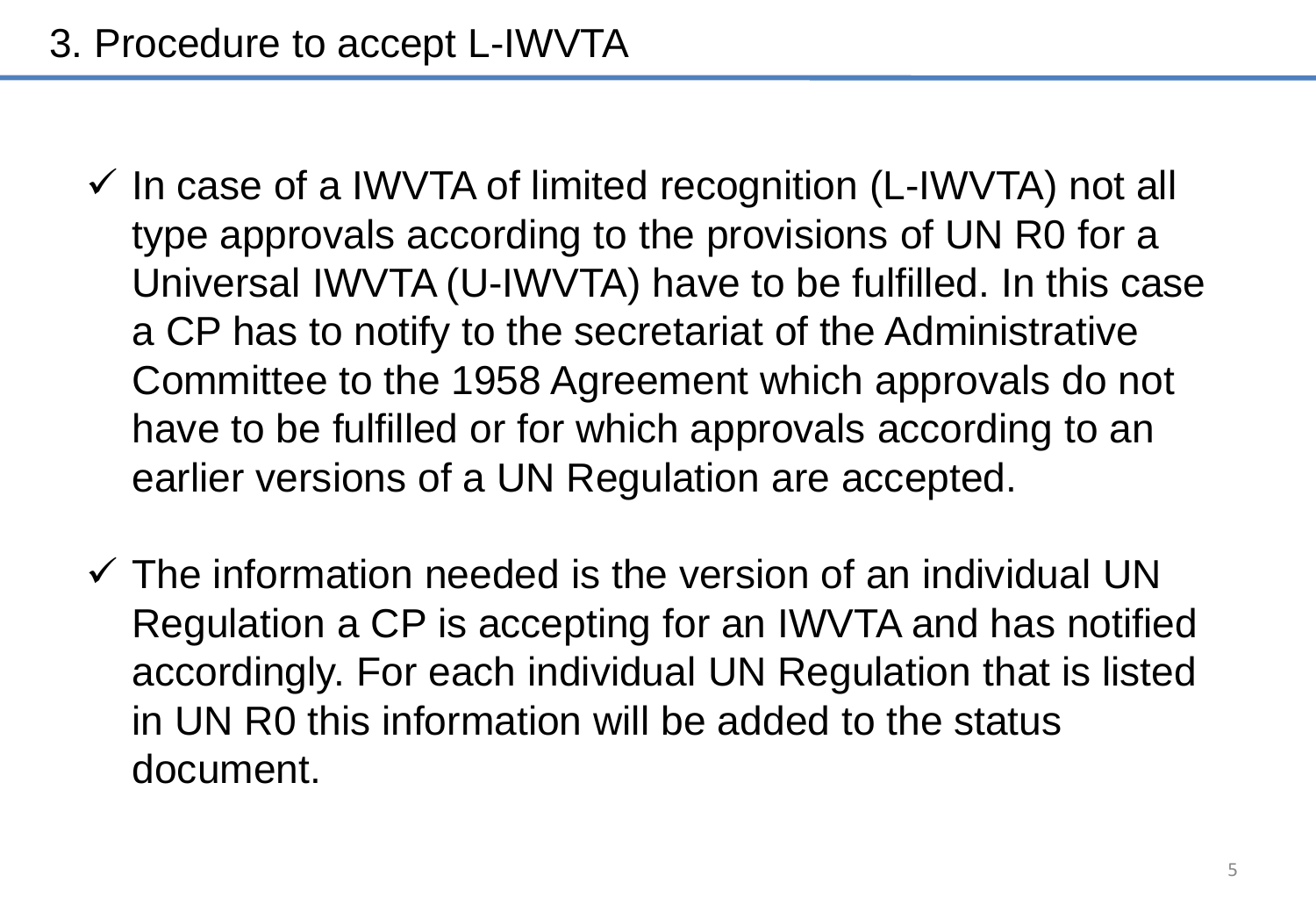# 3. Procedure to accept L-IWVTA

The documentation of the notification of CPs for the L-IWVTA can be done with the status document for the 1958 Agreement (ECE/TRANS/WP.29/343/Rev.xx) on an annual basis.

| <b>Title</b><br><b>UN Regulation No. xx</b> |                             |                                                        |                                               |                                                                     |                                                                                                        |  |  |  |  |  |  |
|---------------------------------------------|-----------------------------|--------------------------------------------------------|-----------------------------------------------|---------------------------------------------------------------------|--------------------------------------------------------------------------------------------------------|--|--|--|--|--|--|
| Date of entry into force of:                |                             | Original version:<br>Latest (XX) series of amendments: |                                               | yy.yy.yyyy<br>ZZ.ZZ.ZZZZ                                            |                                                                                                        |  |  |  |  |  |  |
| ECE<br>symbol                               | Contracting<br>Parties      | Date of<br>application                                 | Designated<br>Type Approval<br>Authority(ies) | <b>Designated Technical</b><br>Service(s)                           | <b>Minimum Acceptable version</b> for the<br>purpose of IWVTA (Amendm./Suppl.)<br>Date to be effective |  |  |  |  |  |  |
| E <sub>1</sub>                              | Germany                     | 11.05.98                                               | 1/A                                           | $1/G$ ; $1/H$ ; $1/J$ ; $1/L$ ; $1/Q$ ; $1/S$ ;<br>$1/AB$ ; $1/AP$  | <b>U-IWVTA</b>                                                                                         |  |  |  |  |  |  |
| E <sub>2</sub>                              | France                      | 11.05.98                                               | 2/C                                           | 2/E                                                                 | <b>U-IWVTA</b>                                                                                         |  |  |  |  |  |  |
| E <sub>3</sub><br>E <sub>4</sub>            | Italy<br><b>Netherlands</b> | 11.05.98<br>11.05.98                                   | 3/A<br>4/A                                    | $3/B$ (a) to (m)<br>$4/A$ ; $4/I$ ; $4/M$ ; $4/N$ ; $4/O$ ; $4/P$ ; | <b>U-IWVTA</b><br><b>U-IWVTA</b>                                                                       |  |  |  |  |  |  |
|                                             |                             |                                                        |                                               | $4/Q$ ; $4/AE$ ; $4/U$ ; $4/AF$                                     |                                                                                                        |  |  |  |  |  |  |
| E <sub>5</sub>                              | Sweden                      | 11.05.98                                               | 5/A                                           | $\cdots$                                                            | <b>U-IWVTA</b>                                                                                         |  |  |  |  |  |  |
| E 6                                         | Belgium                     | 11.05.98                                               | 6/A                                           | $6/A$ ; $6/D$                                                       | <b>U-IWVTA</b>                                                                                         |  |  |  |  |  |  |
| E xx1                                       | <b>Country xx1</b>          | $\ddotsc$                                              | $\cdots$                                      | $\bullet\bullet\bullet$                                             | L-IWVTA Amendm. XX-1, Suppl. 22                                                                        |  |  |  |  |  |  |
| $E$ xx2                                     | <b>Country xx2</b>          | $\ddotsc$                                              | $\cdots$                                      | $\cdots$                                                            | L-IWVTA Amendm. XX-2, Suppl-                                                                           |  |  |  |  |  |  |
|                                             |                             |                                                        |                                               |                                                                     | $-1$                                                                                                   |  |  |  |  |  |  |
| $E$ xx3                                     | <b>Country xx3</b>          | $\ddotsc$                                              | $\cdots$                                      | $\bullet\bullet\bullet$                                             |                                                                                                        |  |  |  |  |  |  |
| $\cdots$                                    | .                           | $\cdots$                                               | .                                             | $\cdots$                                                            | $\cdots$                                                                                               |  |  |  |  |  |  |
| .                                           | .                           | $\cdots$                                               | .                                             | .                                                                   | $\bullet\bullet\bullet$                                                                                |  |  |  |  |  |  |
| $\cdots$                                    | .                           | $\cdots$                                               | $\cdots$                                      | $\cdots$                                                            |                                                                                                        |  |  |  |  |  |  |

## **Request 2:**

6 IWVTA IG requests WP29 to approve the proposal to amend the status document of the 1958 Agreement in order to provide the status of the UN Regulations notified by CPs accepting L-IWVTA.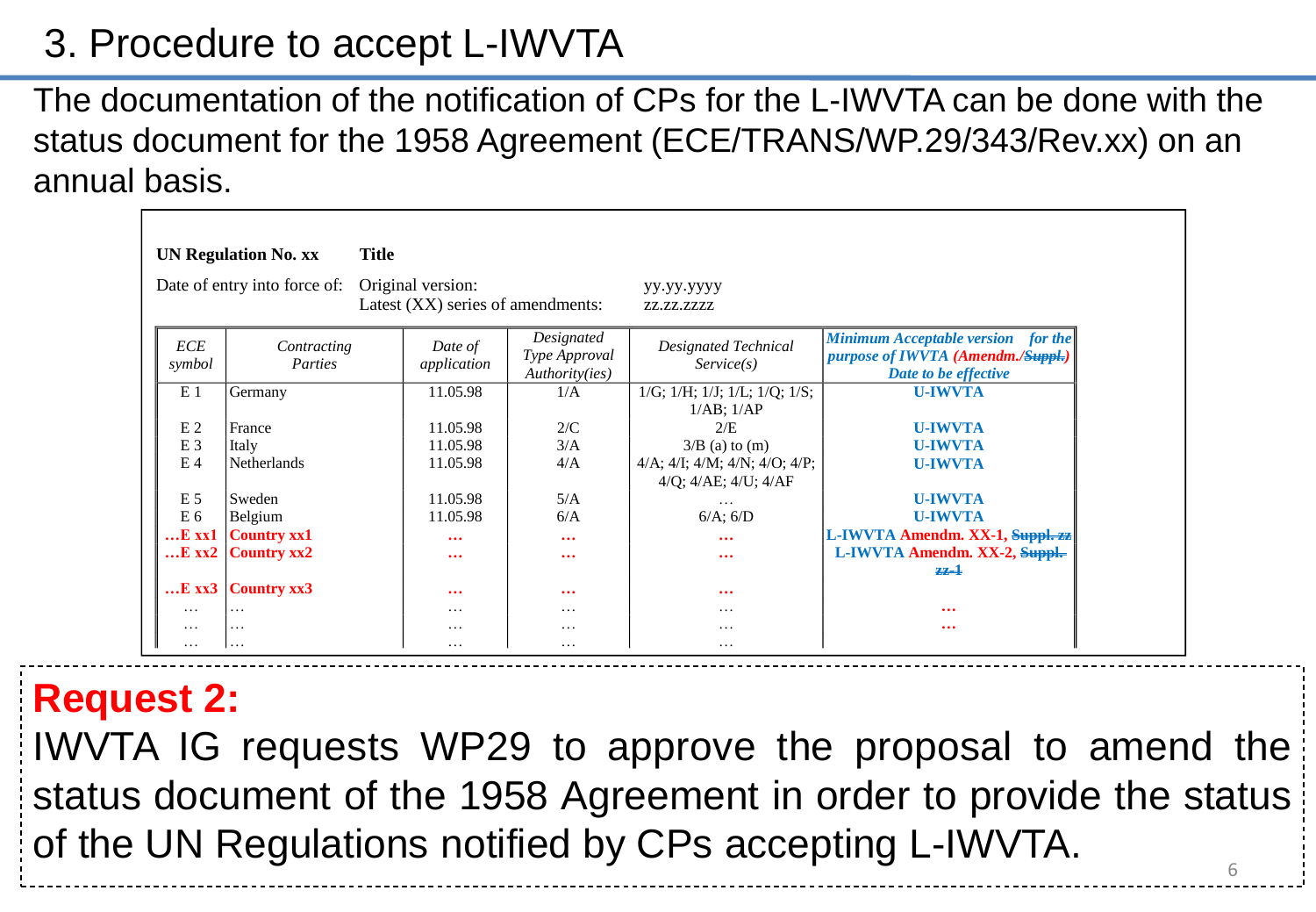## 4. The language used for the application for approval and accompanying documentation

#### **QUESTION**:

IWVTA IG raised a question related to the use of different languages of the type approval documentation. The type approval documentation will no longer be distributed by mail, but through a secured database which will be hosted by UNECE after the entry into force of Revision 3 to the 1958 Agreement in 2016. In order to ease the complexity of this documentation and to ensure the broadest possible comprehension by all users, the group agreed to single out the English language and proposed the following text to be inserted in the future UN R0:

"3.3 The application for approval and the accompanying documentation shall be drawn up in English language. The applicant shall provide translation of the documentation in the language requested by the Contracting Party handling the application, if needed. These requirements need not apply to type approval certificates accompanying the application."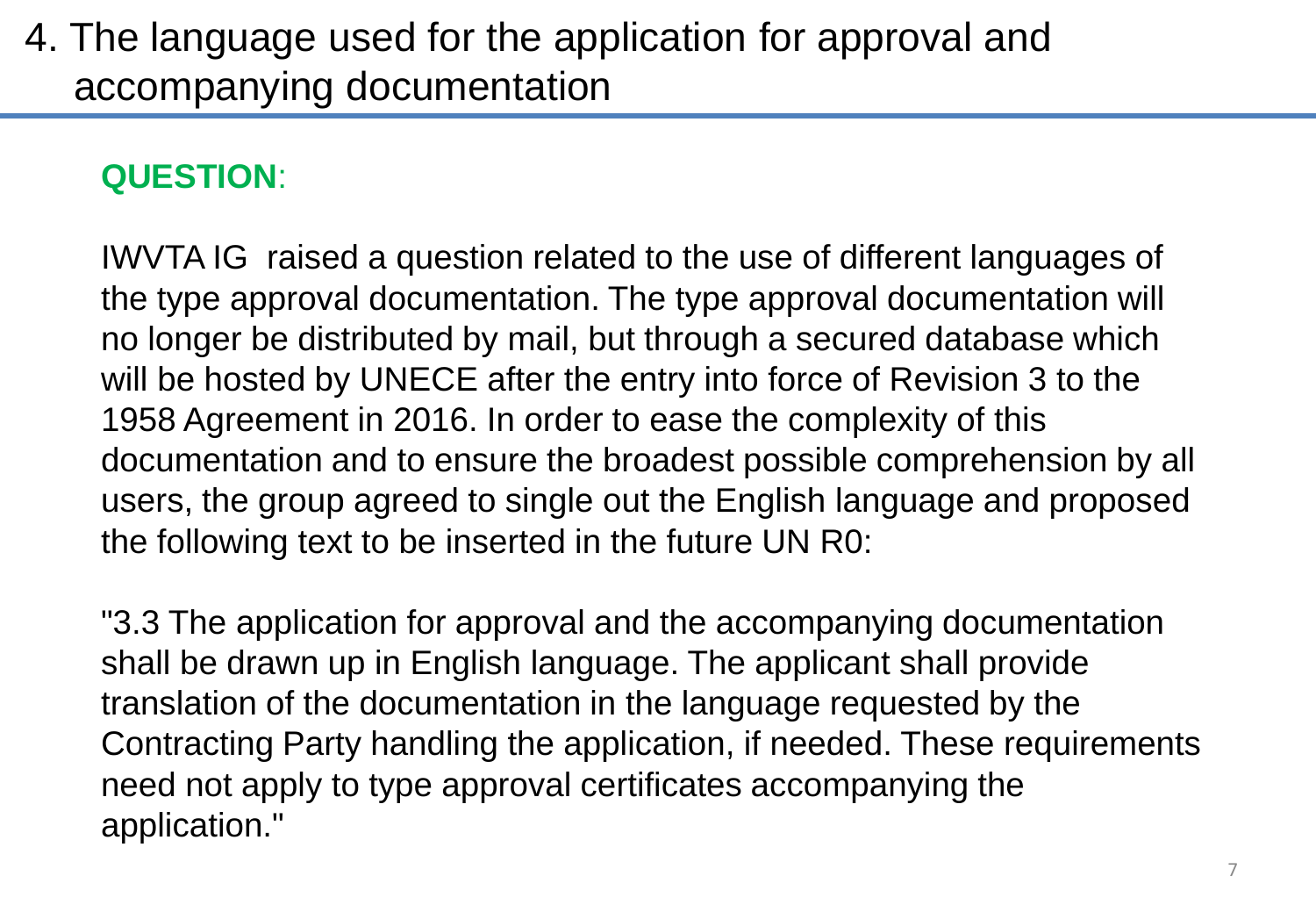# 4. The language used for the application for approval and accompanying documentation

#### **ANSWER by OLA on the QUESTION:**

With reference to the question with respect to the IG's proposal to provide in draft UN Regulation 0 that English be the only language for applications for approval and the accompanying documentation (together with translations of the documentation in the language requested by the Contracting Party handling the application, if needed);

In this respect, it is noted that it is up to the negotiating parties to decide whether or not to set out this type of requirement**.**

(refer to doc. IWVTA-SGR0-10-06)

### **Request 3:**

8 IWVTA IG requests WP29 to approve the proposal that English should be the only language for applications for IWVTA and the accompanying documentation (together with translations of the documentation in the language requested by the CP handling the application, if needed).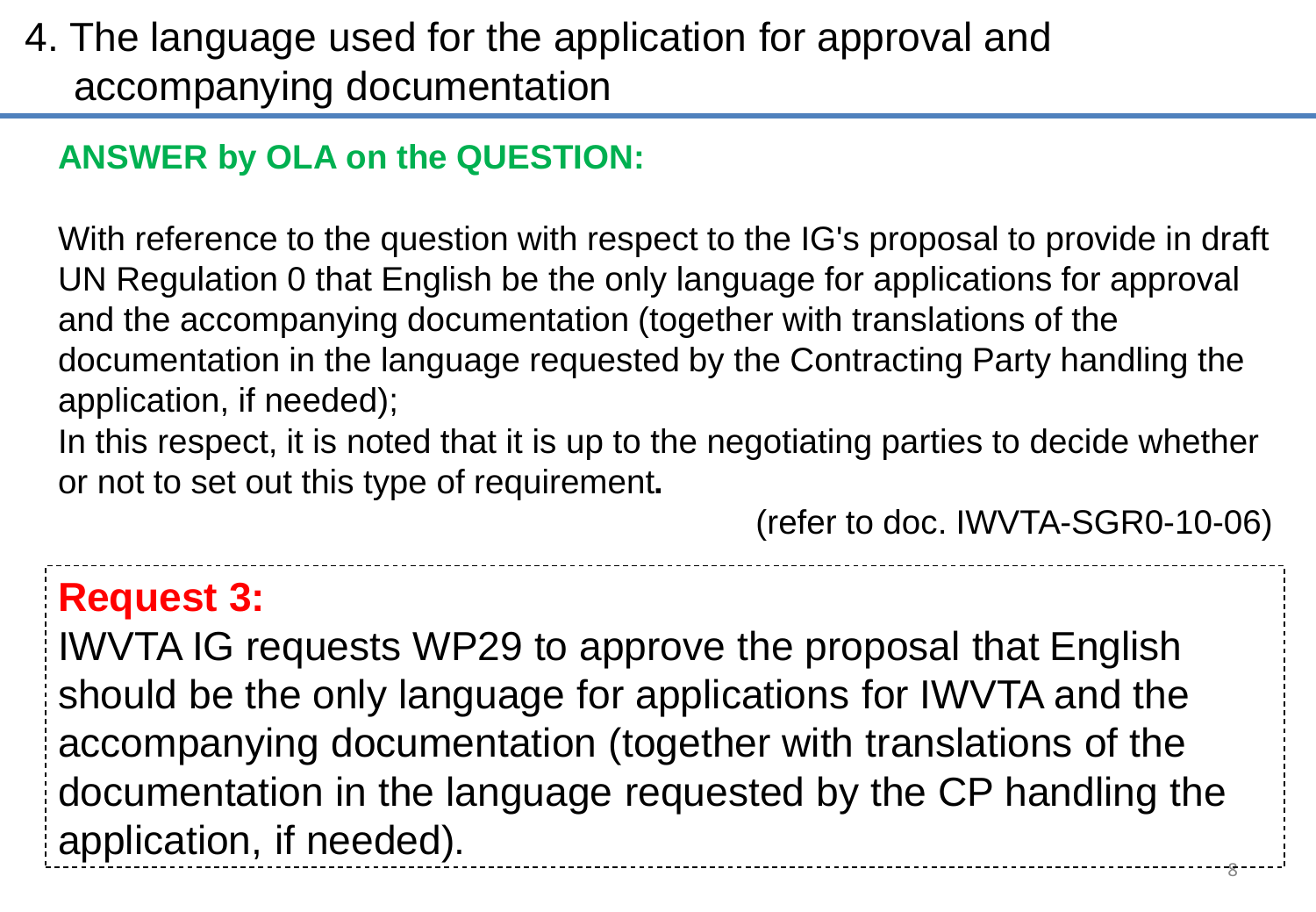## 5. Provisional work schedule for major issues to be discussed

|                         |                                                                                  | 2014            |                                                         |                               |                         |                 |                             |                 |                             |                             |                             | 2015                        |                 |               |               |               |                                                                                                                                                |  |
|-------------------------|----------------------------------------------------------------------------------|-----------------|---------------------------------------------------------|-------------------------------|-------------------------|-----------------|-----------------------------|-----------------|-----------------------------|-----------------------------|-----------------------------|-----------------------------|-----------------|---------------|---------------|---------------|------------------------------------------------------------------------------------------------------------------------------------------------|--|
| <b>No</b>               | Action item                                                                      | $1 \cdot$       | $\bf{2}$                                                | $\frac{1}{2}$ 3               | $\overline{\mathbf{4}}$ | 5               | $6\phantom{1}6$             |                 | 8                           | 9                           |                             | $10 \cdot 11$               | $\overline{12}$ | $\mathbf{1}$  | $\bf{2}$      | $\bf{3}$      | <b>Note</b>                                                                                                                                    |  |
|                         | <b>Meeting schedule</b>                                                          |                 |                                                         |                               |                         |                 |                             |                 |                             |                             |                             |                             |                 |               |               |               |                                                                                                                                                |  |
|                         | <b>IWVTA</b> informal meeting<br>Sub-group for UN R0                             |                 |                                                         | $\blacksquare$<br>$\bullet$   |                         |                 | $\blacklozenge$             |                 |                             |                             |                             | $\bullet$                   | $\blacksquare$  |               |               | ▲             | June, 2014:Moscow<br>September,                                                                                                                |  |
|                         |                                                                                  |                 |                                                         |                               |                         |                 | $\blacklozenge$             |                 |                             |                             |                             | $\blacklozenge$             |                 |               |               |               | 2014: Paris                                                                                                                                    |  |
|                         | UN RO                                                                            |                 |                                                         |                               |                         |                 |                             |                 |                             |                             |                             |                             |                 |               |               |               |                                                                                                                                                |  |
| $\mathbf{1}$            | How to decide which UN Regulations to include in UN R0                           |                 |                                                         |                               |                         |                 |                             |                 |                             |                             |                             |                             |                 |               |               |               |                                                                                                                                                |  |
|                         | Ask CPs about their positions on UN Regulations of "A" list<br>and "B" list      |                 |                                                         | $\Rightarrow$                 | $\Rightarrow$ i         | $\Rightarrow$ i | $\Rightarrow$               | $\Rightarrow$ i | $\Rightarrow i \Rightarrow$ |                             | $\Rightarrow$ i A           |                             |                 |               |               |               | By June 2015: respective<br>GRs and IWVTA Inf.G<br>will submit the proposal                                                                    |  |
|                         | Possible role of SGR0                                                            |                 | $\Rightarrow$ ! $\Rightarrow$ ! A                       |                               |                         |                 |                             |                 |                             |                             |                             |                             |                 |               |               |               | to WP.29<br>By March 2016: WP29<br>consider the proposal                                                                                       |  |
|                         | <b>Consider in GRs</b>                                                           |                 | $\Rightarrow$ $\Rightarrow$ $\rightarrow$ $\rightarrow$ | $\Rightarrow$                 | $\Rightarrow$ 1         |                 | $\Rightarrow$ $\Rightarrow$ | $\Rightarrow$ 1 | $\Rightarrow$ $\Rightarrow$ |                             |                             | $\Rightarrow$ $\Rightarrow$ | $\Rightarrow$   | $\Rightarrow$ | $\Rightarrow$ | $\Rightarrow$ |                                                                                                                                                |  |
| $\mathbf{2}$            | Solve the remaining issues                                                       |                 |                                                         |                               |                         |                 |                             |                 |                             |                             |                             |                             |                 |               |               |               |                                                                                                                                                |  |
|                         | Transitional provision (common commencement date)                                |                 | $\Rightarrow$ !                                         | $\Rightarrow$                 | $\Rightarrow$ !         | $\Rightarrow$   | $\Rightarrow$               | $\Rightarrow$ ! | $\Rightarrow$ $\Rightarrow$ |                             | $\Rightarrow$ !             | A <sup>T</sup>              |                 |               |               |               | By June 2015: IWVTA                                                                                                                            |  |
|                         | Format of status document (ECE/TRANS/WP.29/343) to<br>manage L-IWVTA information |                 | $\Rightarrow$                                           | $\Rightarrow$                 | $\Rightarrow$ i         |                 | $\Rightarrow$               | $\Rightarrow$ i |                             | $\Rightarrow i \Rightarrow$ | $\Rightarrow$ i             |                             |                 |               |               |               | IG will finalize the draft<br>R <sub>0</sub><br>for<br><b>UN</b><br>the<br>submission to WP.29<br>By March 2016: WP29<br>consider the proposal |  |
|                         | DoC (Declaration of Conformance) or other alternative<br>method                  |                 | $\Rightarrow$ $\Rightarrow$ $\Rightarrow$               | $\mathbf{I}$<br>$\Rightarrow$ | $\Rightarrow$ !         |                 | $\Rightarrow$               | $\Rightarrow$ ! | $\Rightarrow$ $\Rightarrow$ |                             | $\Rightarrow$ $\frac{1}{1}$ | A <sup>T</sup>              |                 |               |               |               |                                                                                                                                                |  |
| -3                      | Review and submit the UN R0 second draft to WP.29                                | $\Rightarrow$ ! | $\Rightarrow$                                           | $\Rightarrow$                 | $\Rightarrow$ !         | $\Rightarrow$   | $\Rightarrow$               | $\Rightarrow$ ! | $\Rightarrow$ $\Rightarrow$ |                             | $\Rightarrow$ $\frac{1}{1}$ | A <sup>T</sup>              |                 |               |               |               |                                                                                                                                                |  |
| $\overline{\mathbf{4}}$ | Consider the possibility of a permanent working group to<br>oversee UN RO        |                 | $\blacksquare$<br>⇒ ⊥⇒ ⊥⇒                               |                               | $\Rightarrow$ 1         |                 | $\Rightarrow$ $\Rightarrow$ | $\Rightarrow$ 1 | $\Rightarrow$ $\Rightarrow$ |                             |                             | $\Rightarrow$ $\Rightarrow$ | $\Rightarrow$   | $\Rightarrow$ |               | $\Rightarrow$ |                                                                                                                                                |  |